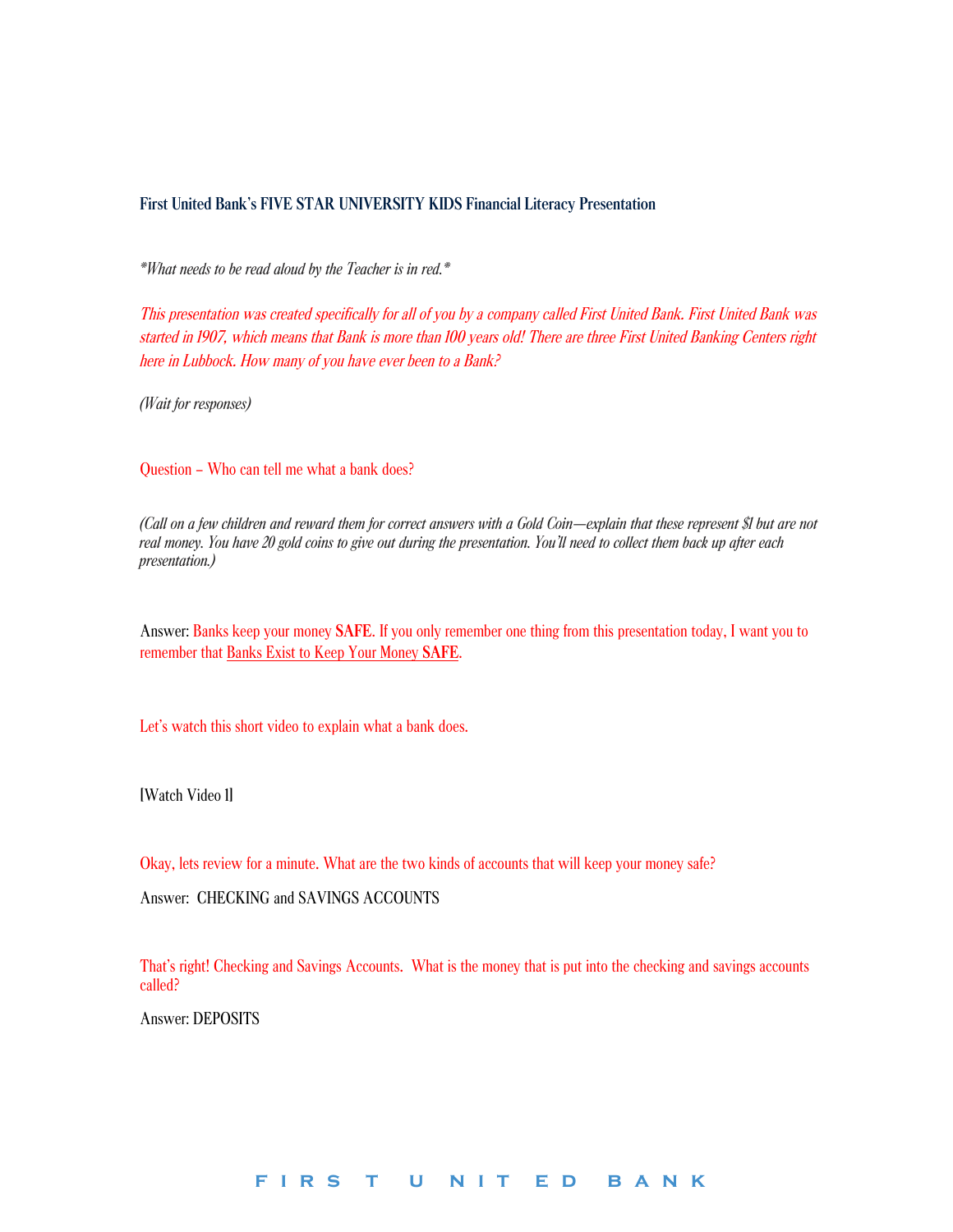

That's right. Deposits. Who can tell me what a LOAN is? Answer: When Bank's loan people money to buy the things they need such as cars, homes or to start a business.

What is the name of the small fee the Bank will charge you for loaning you money when you need it?

## Answer: INTEREST

Interest, that's right! Let me ask you another question. Why are banks important to our **community**?

Answer: Give time and money to charities and other non-profit organizations around the community.

o First United Bank employees are involved outside of the Bank.

o Banks donate money to really good community events and causes. In fact, First United Bank gave nearly \$1M to organizations and non-profits last year alone.

o That is enough money to buy:

- 100,000 pepperoni pizzas
- 8,334 American Girl Dolls
- 6,666 Xboxes
- 4,347 hover boards
- 2,000 iPads

o First United Bank is just ONE Bank! There are other community banks in Lubbock and all of them contribute time and money to charitable causes.

The bottom line is that banks are good for the community. Now that we know what banks do and how they help us, let's go back and look at how they got started. Let's watch this short video to learn more about the history of banks.

## [Watch Video 2]

Who signed the charter to establish the First Bank of the United States? Answer: President George Washington

President George Washington was the first President of the United States of America. Who can tell me which dollar bill President Washington is on? Answer: The \$1 bill

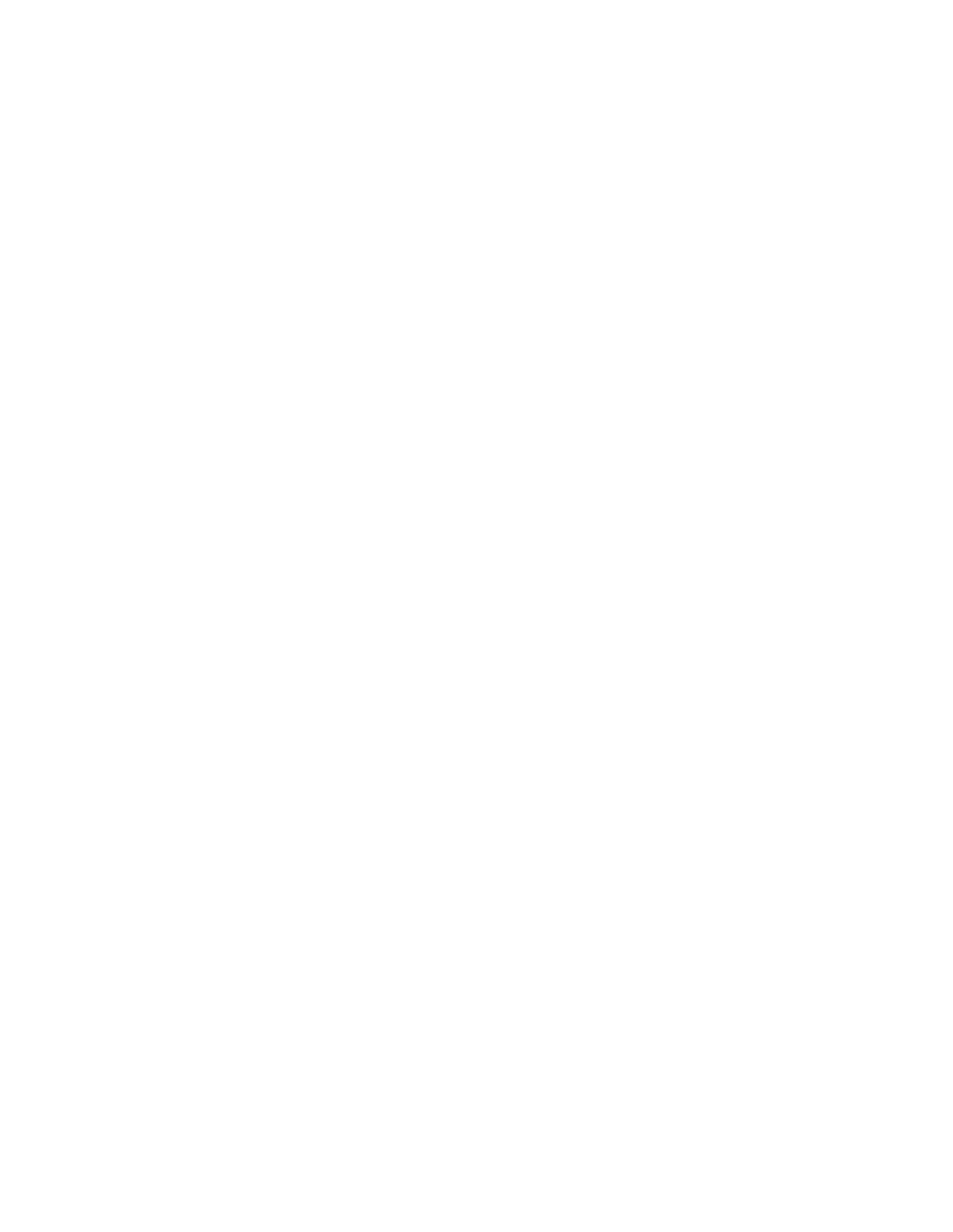

So, a \$1 bill, a quarter, a \$20 bill…. What are all of those things called? Answer: MONEY

That's right, money. Money is what we use to buy the things we want or need. Money is our currency of exchange and comes in the form of bills and coins. Let's watch this short video on the history of money. Let's watch this short video on the history of money.

## [Watch Video 3]

Dollar bills like this \$1 bill are pretty special. Have you ever tried to tear a dollar bill? It's very difficult to do. Who can tell me what dollar bills are made of?

Answer: Special cotton & linen so it isn't easy to tear or break

Who can tell me what the highest denomination of a dollar bill ever issued to the public was? Answer: \$10,000.

They stopped producing the \$10,000 bill in 1969, so now, Banks do not keep them in their vaults. We've talked about the history of money and what it's made of, but can anyone tell me how you get money? Answer: It's gifted or earned

So, what are some things you can do as a kid to *earn* your own money?

Answers:

Help more at home; help mom and dad with the yard work or house cleaning

Help your neighbors around their homes

Wash cars

Have a garage sale

Have a lemonade stand

**first united bank**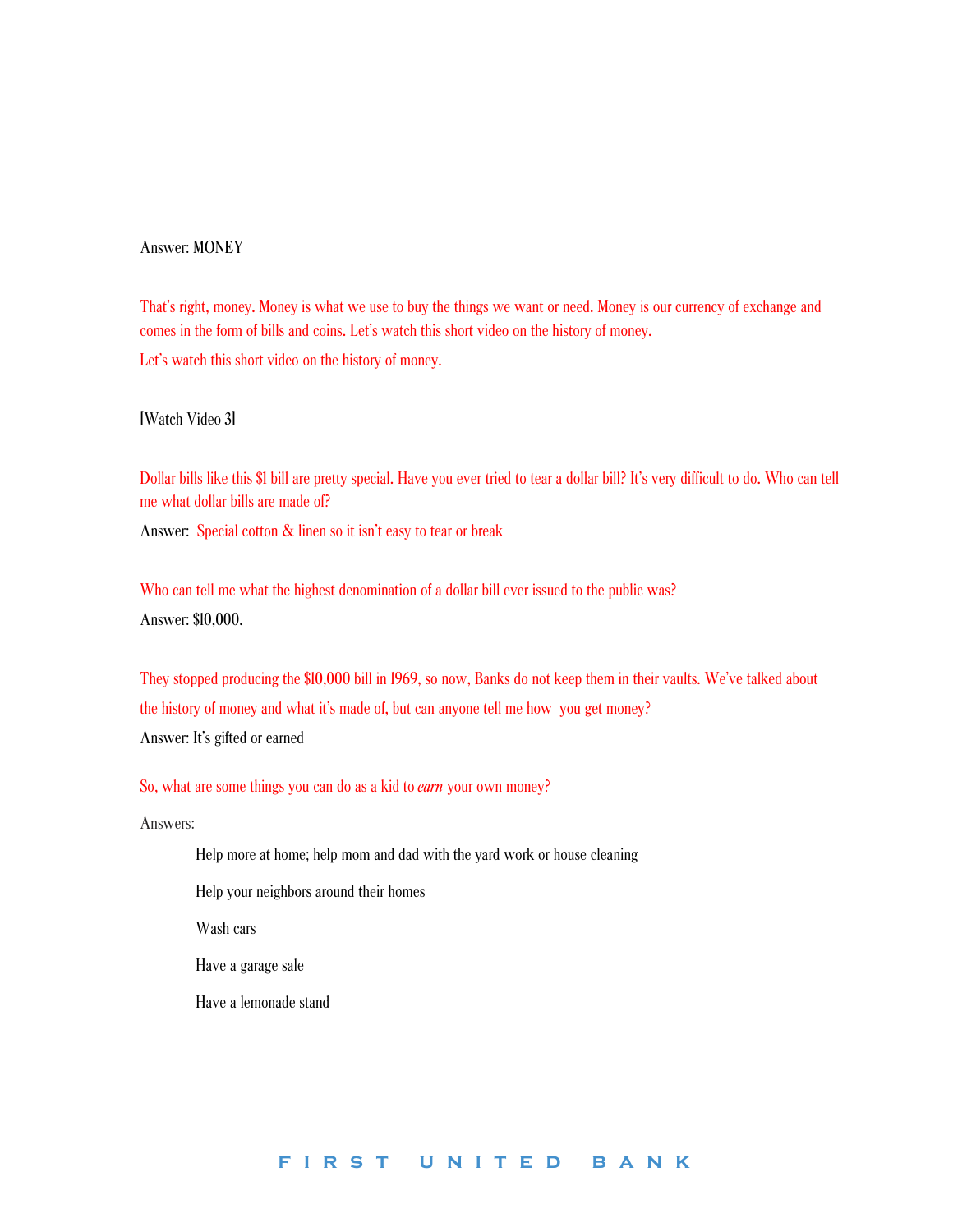

Those are all great answers! How many of you have heard of Lemonade Day?

This year, Lemonade Day looks a little different, but we still want to learn all about how to start a successful business so that when it is safe to have a Lemonade Stand again, you can start your own and be an ENTREPRENEUR. I just used a big word. Can anyone tell me what the word entrepreneur means?

Answer: An entrepreneur is a person who starts a business for the purpose of making a profit.

Let's look at some famous entrepreneurs:

Steve Jobs – Started Apple

Walt Disney – Started the Disney Company (Created Mickey Mouse & Disney World) Blake Buchanan – Bahama Bucks (started right here in Lubbock)

Katie School – Lemonade Day Entrepreneur\* who earned more than \$500 at Lemonade Day in 2015. Katie was only 10 years old at the time. That's just a year or so older than most of you.

So, an Entrepreneur is someone who starts a business for the purpose of making a profit. What is a profit? Answer: A profit is the money gained from sales after expenses are paid.

What are expenses?

Answer: Expenses are all the costs related to your business. Everything you spend money on to run your business.

We have a simple equation that we'll use today: Sales – Expenses = Profit (Write this on the board.)

Just for today, let's pretend that we are going to open our own Lemonade Stand. Who wants to open a Lemonade Stand with me? I'm looking for some volunteers to help out.

Who in the audience is the best leader? (Choose CEO to sit in a chair at the front of the room, give them CEO Badge.)

\_\_\_\_\_\_\_\_\_\_ is such a good leader that he/she is going to be our Chief Executive Officer (CEO) for our Lemonade Stand. He/She is responsible for overseeing the entire Lemonade Stand.

**fiv e s t ar uni v ersity-kids**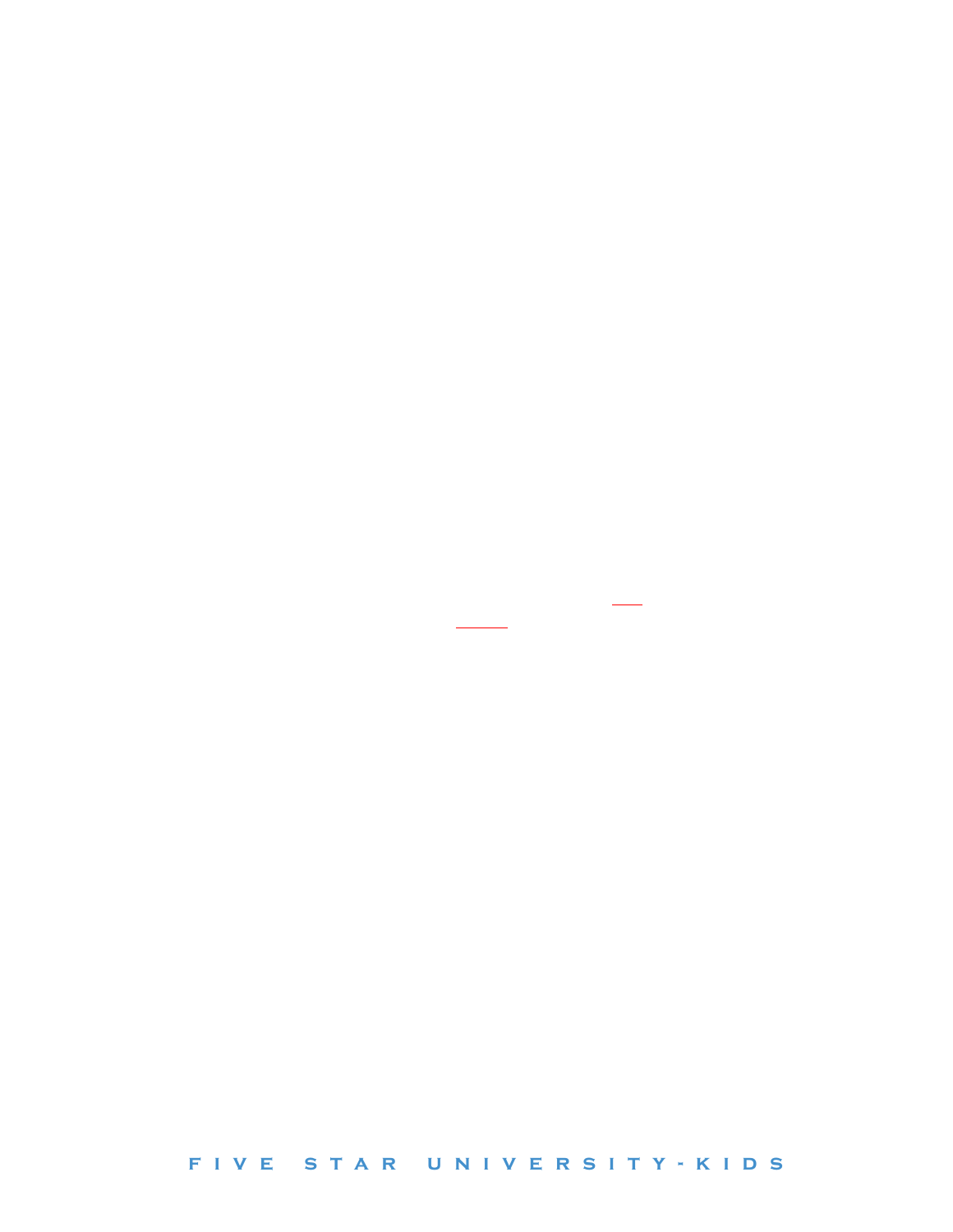

Who in the audience is the most creative? Who loves to draw/color? Who has the best ideas? (Choose a student to be the Marketing Director. Have them sit in another chair at the front of the room.)

\_\_\_\_\_\_\_\_\_\_ is so creative that he/she is going to be our Chief Marketing Officer for our Lemonade Stand. He/She is responsible for handling all the marketing and advertising.

Our Marketing Director is now going to name our Lemonade Stand. (They can get help from their classmates for this part.)

Now, we need someone who is good at Math and likes to work with numbers. (Choose a student, have them sit at the front of the room and give them the calculator.)

\_\_\_\_\_\_\_\_\_\_ is so good at math that he/she is going to be our Chief Financial Officer for our Lemonade Stand. He/She is responsible for handling all the finances.

Now that we've got a good leadership team, let's talk about some of the expenses we are going to have in starting up our Lemonade Stand Business. Our CFO is going to help us add up how much all of these supplies for our Stand will cost us. (Have CFO use calculator to add up prices for a total of \$92.)

| <b>Stand Supplies</b> | \$45 |
|-----------------------|------|
| Lemons                | \$10 |
| <b>Sugar</b>          | \$12 |
| Ice                   | \$6  |
| <b>Cups</b>           | \$7  |
| <b>Advertising</b>    | \$12 |
| Total:                | \$92 |

It looks like we'll need \$92 to purchase all the supplies needed to start our Lemonade Stand. So, how much money do we have? Well, let's see. Raise your hand if you have a gold coin.

I gave out about 20 gold coins today, so let's say we have \$20 to put towards out Lemonade Stand supplies. We have \$20, so we still need \$72 to purchase all our expenses needed to start our lemonade stand. Where are we going to get the rest of the money we need to start our stand?

**first united bank**

Answer: Get a LOAN from the BANK